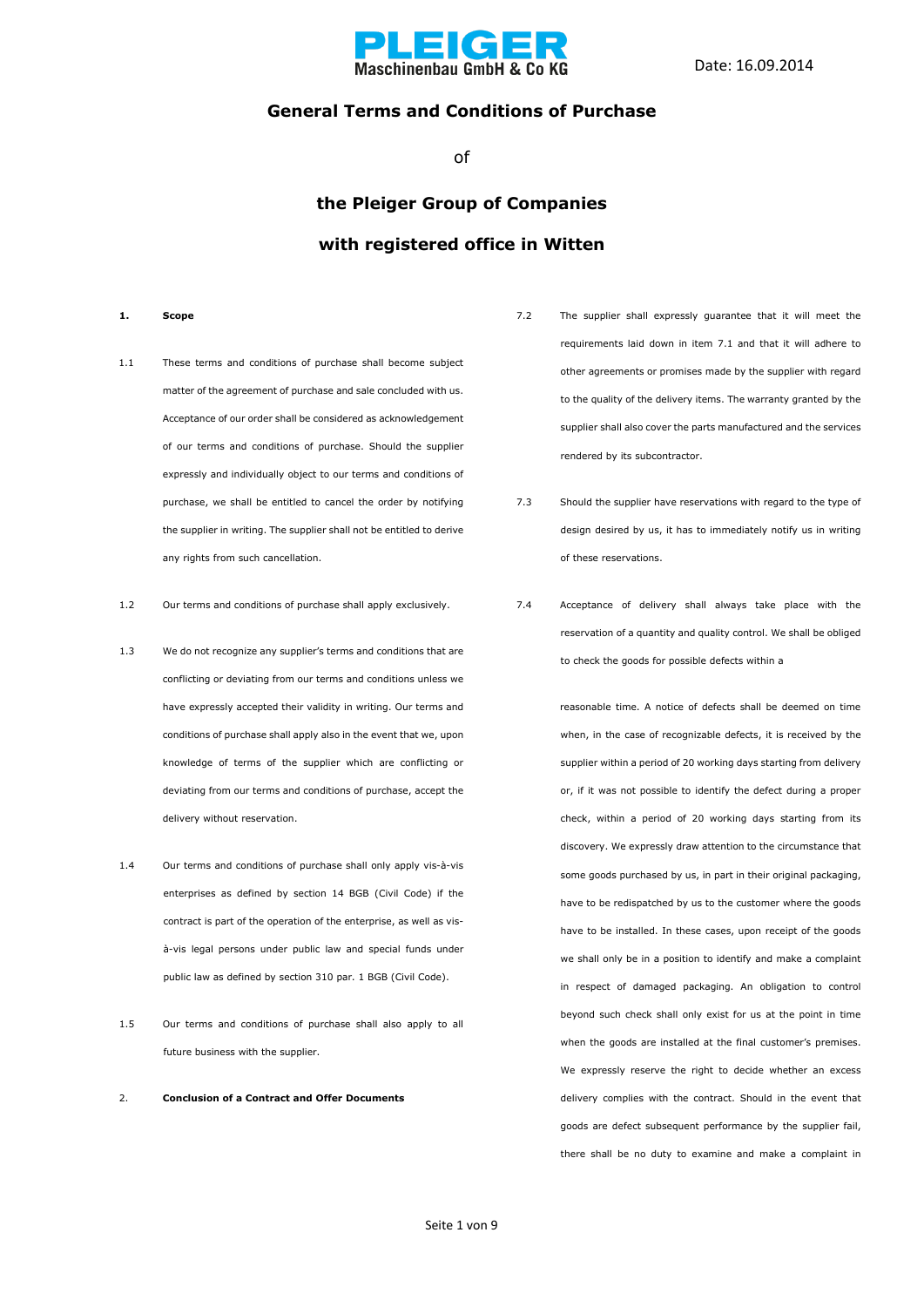

- 2.1 Our inquiry shall be binding with regard to the supplier's offer. The supplier must expressly point out any deviations.
- 2.2 Orders and change orders shall be valid only if submitted in writing. Oral agreements shall only become valid after having been confirmed in writing.
- 2.3 Subsidiary agreements, reservations, amendments or alterations to the agreement of purchase and sale must be confirmed by us in writing in order to be valid.
- 2.4 The supplier shall be obliged to accept our order and any change order within a one-week period and to send us a corresponding order confirmation. If the supplier fails to do this, we shall be entitled to cancel our order even if our order was based on a binding offer of the supplier. The supplier shall not be entitled to derive any rights against us from such cancellation.
- 2.5 The order confirmation must show the price, the quantity, a binding delivery date, the order number, the order date as well as our order or job number.

For each commodity, the statistical commodity code in accordance with the Council Regulation (EEC) no. 2658/87 on the tariff and statistical nomenclature and on the Common Customs Tariff must be stated on the order confirmation, at the latest, however, on the invoice. In addition, for each commodity a supplier's declaration has to be made out in accordance with Regulation (EC) no. 1207/2001 with information on the status of goods in order to comply with the preferential origin rules of the Community. For a regular supply with goods a long-term supplier's declaration has to be submitted which shall include a list of goods in the prescribed form with a legally binding signature.

2.6 Offers, designs, specimens and samples provided by the supplier shall be free of charge for us and shall not create any liabilities for us.

respect of a defect immediately on receipt of the goods in line with section 377 HGB (Commercial Code) with regard to services rendered by the supplier for the purpose of subsequent performance.

- 7.5 In the event of a defect we shall be entitled to exercise our statutory rights in full with the place of warranty being the specified point of use; we shall be entitled, at our discretion, to require the supplierto remedy the defects or to deliver substitute goods. The rejected parts shall remain at our disposal until they are replaced or repaired and shall, upon their replacement, become the property of the supplier. Should the supplier, within a reasonable period, fail to fulfil its obligation to effect subsequent performance in accordance with the discretion exercised by us or should subsequent performance fail, we shall be entitled to immediately assert our rights to reduction of the purchase price, cancellation, damages instead of performance or reimbursement of expenses. Subsequent performance shall be deemed to have failed if an attempt to remedy defects or effect substitute delivery does not result in a delivery free of defects by the supplier. The supplier shall be obliged to bear all expenses required for a remedy of defects or a substitute delivery. In addition, we shall be entitled to withhold payment based on the proportional value until due performance.
- 7.6 Our right to performance shall continue to exist until a written or legal assertion of claims for damages instead of performance is made. Should we withdraw from the contract due to the existence of a defect, the supplier shall also be obliged to reimburse us for the costs connected with the contract.
- 7.7 We shall be entitled to the rights of recourse against the supplier in line with sections 478, 479 BGB (Civil Code) even if the supplier has only delivered parts for the object newly produced by us.
- 7.8 Should the supplier be in default with regard to the substitute delivery or remedy of a defect, we shall be entitled to procure a replacement or remedy a defect ourselves or have third party do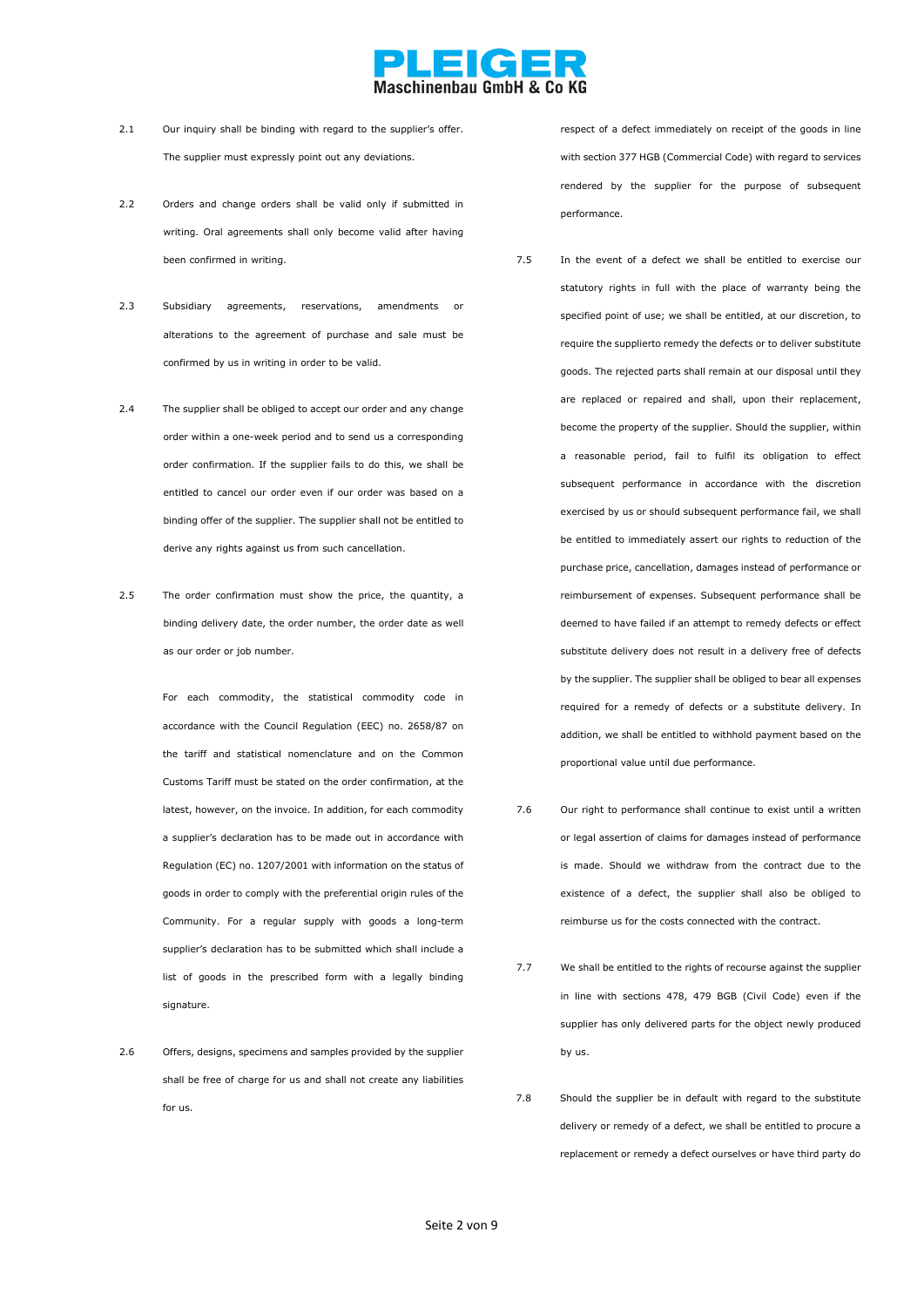

- 2.7 Unless otherwise agreed, we shall not pay any remuneration or compensation for visits or the preparation of offers, projects etc.
- 2.8 We shall be entitled to even subsequently demand technical alterations to the goods and/or changes in the delivery times to an extent that can be reasonably expected of the supplier. In such event, reasonable and amicable arrangements have to be made in view of any effects, in particular with regard to additional costs or shortfalls, as well as with regard to delivery dates.
- 2.9 The supplier must make available to us in good time all drawings and documents required for discussing the delivery item from a technical point of view. However, the supplier may not derive any rights from the fact that we participate in such discussion or in any other way in the design work.
- 2.10 We reserve title to and copyright of illustrations, drawings, samples, calculations and other offer documents; they may not be disclosed to third parties without our express written consent. They shall be used exclusively for manufacture based on our order; after the order has been processed, they have to be returned to us without us having to ask and free of costs. They must be treated as confidential vis-à-vis third parties.
- 2.11 The supplier shall call for our current work standards and guidelines in good time and use them as a basis for the delivery and performance respectively. All standards and guidelines specified by us have to be applied in their latest version in each case.
- 2.12 The supplier shall make available to us in good time, free of charge and without us having to ask for them all documents required by us for set-up, operation, inspection or repair of the delivery item.
- 2.13 In the event that we assume the costs of manufacturing tools or models, they will be manufactured on our behalf which means that we will acquire original ownership. Should such original acquisition of ownership fail, the supplier shall transfer

so at the expense of the supplier. The same shall apply if it is a matter of urgency and the supplier cannot be reached in time or is not in a position to remedy the defect or procure a replacement in time. The supplier has to be immediately notified of this situation.

7.9 Our claims based on defects shall become statute-barred in accordance with the legal provisions, at the earliest, however, 2 months after we have met any claims of our customer based on defects, which claims resulted from the same defect of the object. This suspension of expiration of prescription shall expire at the latest 5 years after the object was delivered to us. The limitation period shall start to run anew for replaced parts. Should the supplier investigate the existence of a defect or its remedy, the limitation period shall be interrupted until the supplier notifies us of the result of its investigation, declares to us that the defect has been remedied or refuses to continue to remedy the defect. An investigation shall be deemed to take place in particular in the event that the supplier initiates the investigation or passes on the delivery for investigation to a third party.

#### **8. Industrial Property Rights**

- 8.1 The supplier shall be held liable to the effect that, by our acceptance of delivery or performance and by their use by us, third party rights, in particular patent and license rights, shall not be infringed, unless the supplier manufactured the items in following our design instructions.
- 8.2 The supplier shall accept responsibility for all damage incurred by us or our customer due to an infringement of such rights. In proceedings in and out of court instituted for this reason, the supplier shall support us or our customers and shall take over the costs incurred by these proceedings.
- 8.3 As the case may be, we shall be entitled, at our discretion, to either acquire at the expense of the supplier from the holder of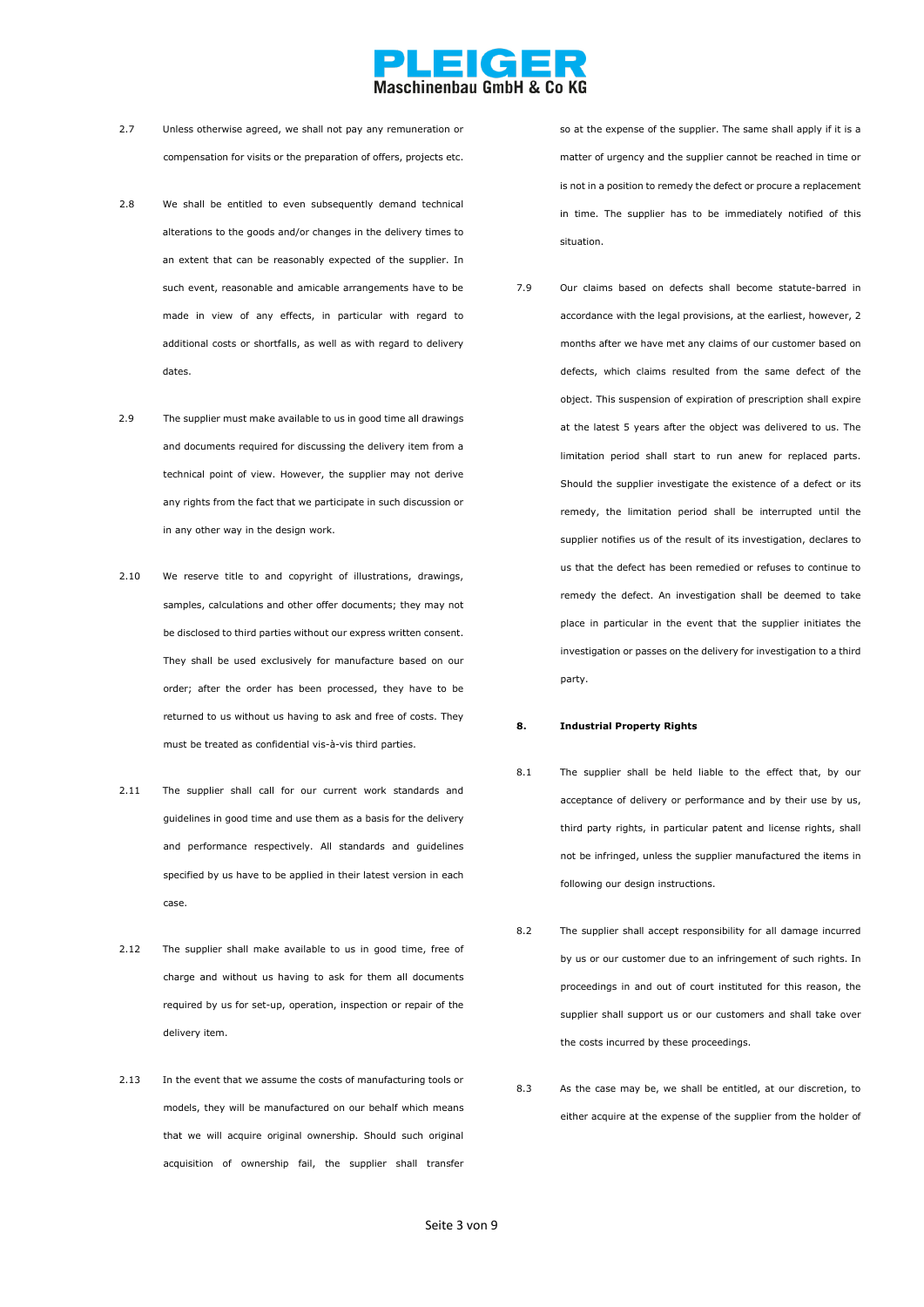

ownership to us in accordance with sections 929, 930 BGB (Civil Code). In this case the supplier shall take the tools or models into safekeeping on our behalf free of charge and shall maintain them and provide insurance cover for them in a due manner. Upon request, the supplier shall be obliged to immediately hand over the tools and models to us.

#### 3. **Prices, Invoices and Terms of Payment**

- 3.1 The prices quoted by us shall be binding; this shall also apply to blanket purchase orders for the complete duration of the agreement. If no prices are quoted, the supplier's current list prices with the customary discounts shall apply.
- 3.2 All prices shall be understood CPT (carriage paid to the place of destination) in line with Incoterms 2010 to the delivery address specified by us, plus statutory turnover tax and packaging, while we shall be entitled to specify the type of packaging, the means of transport, the transport route and the transport insurance. On request, the packaging shall be returned C/F at the expense of the supplier.
- 3.3 Any additional services may only be charged to us if we expressly ordered them from the supplier in writing.
- 3.4 The claim shall become due after the delivery item has been completely received at the place of destination or the service has been rendered in full. Another requirement shall be acceptance, to the extent that it is provided for by law or by contract, as well as issue of an invoice in line with item 3.8.
- 3.5 When we accept early deliveries, the due date shall be based on the agreed delivery date. Should the invoiced goods reach us later than the invoice, the date of receipt of the goods shall be held to be the date of receipt of the invoice.
- 3.6 Unless otherwise agreed, we shall make the payments at our discretion, either within 14 days of receipt of the invoice with a deduction of a 3% discount or within 60 days of receipt of the

the rights the required permit for commissioning, use, resale etc., or to withdraw from the contract.

#### **9. Inspections**

- 9.1 In the event that the delivery item is subject to inspections, the supplier shall bear the factual costs and its own staff costs incurred by the inspections.
- 9.2 The supplier must notify us at least 1 week in advance of the readiness for inspection and agree with us on an inspection date. If the delivery item is not made available at said date, our staff costs to be incurred by the inspection shall also be borne by the supplier.
- 9.3 Should further or repeated inspections be required due to determined defects, the supplier shall bear all costs in this respect.
- 9.4 The supplier shall bear all costs incurred by the testing of the input material.
- **10. Product Liability, Indemnity and Third Party Liability Insurance Cover**
- 10.1 The supplier shall be responsible for complying with the state of the art (technology and science) in handling delivery and in the manufacture of the delivery items and for complying with all mandatory legal provisions, for carrying out a thorough functional and quality inspection before delivery of the product and for adequately documenting all measures taken in fulfilling these duties, for keeping these documents for 11 years and for permitting us, at our request, to inspect the documentation at any time.
- 10.2 Insofar as the supplier is responsible for damage caused by a defective product, it shall be obliged to indemnify us at our first request against claims asserted by a third party if the cause lies within the scope of its control and/or organization and if the supplier itself is liable vis-à-vis third parties.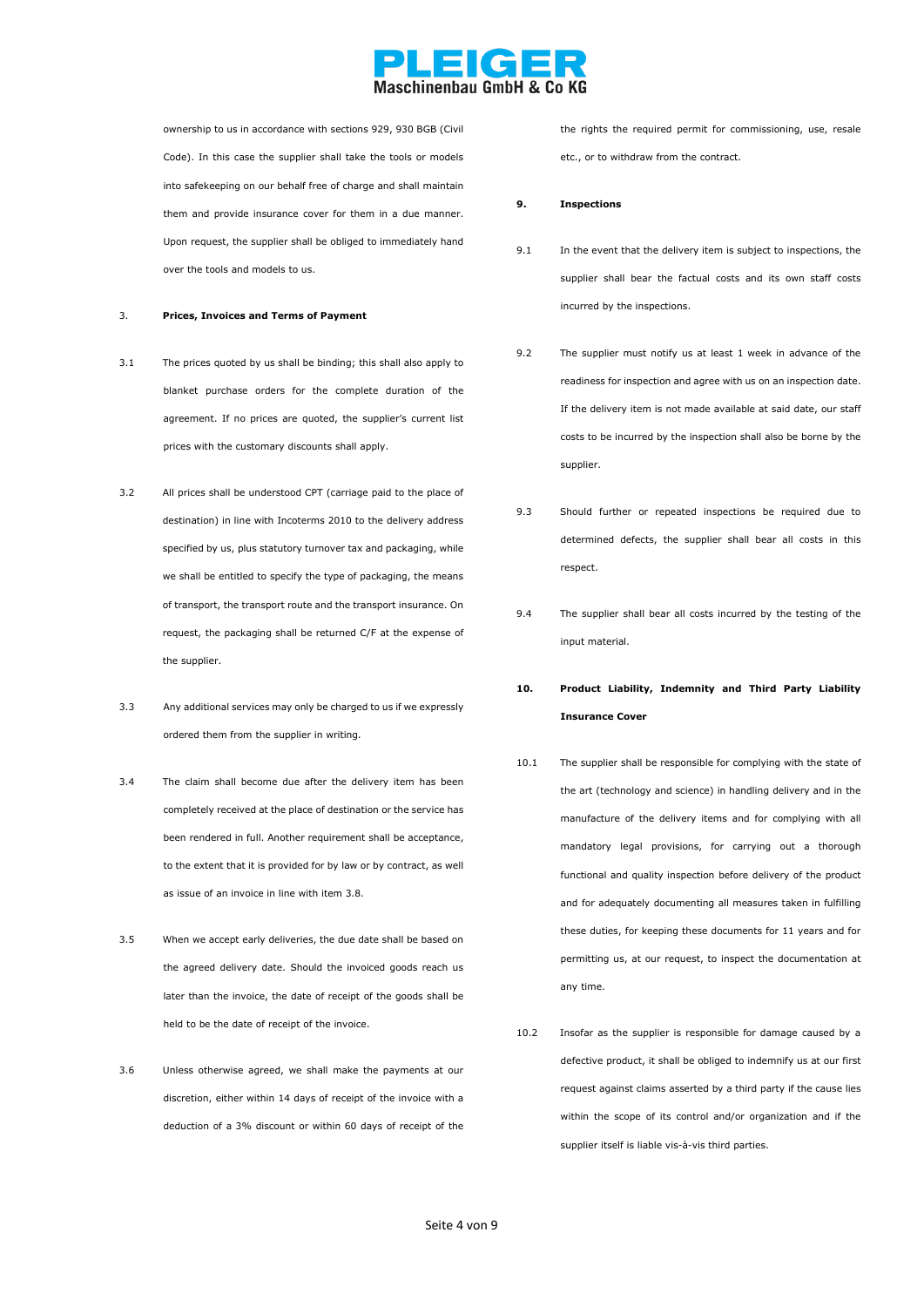## EKCE

invoice net; the term, however, shall not commence before the supplier has effected its complete performance.

- 3.7 Payments on account may only be demanded if based on an individual agreement.
- 3.8 Two copies of the invoice shall be sent to us concurrently with the dispatch of the goods, however, under separate cover. Each invoice must include order number and order date as well as our order or job number. Each invoice must satisfy the applicable statutory requirements, in particular it must contain the complete name and the precise address of the enterprise supplying goods or providing services, the tax number or sales tax identification number, the consecutive invoice number, the date of issue of the invoice, the time of performance, the quantity and the type of the items to be delivered or the type of the service to be rendered. Invoices which are not made out properly shall be held not to have been issued. Invoice addressee shall be the company Pleiger without reference to a particular person. If required, this person shall be referred to in the text of the invoice. Increased performance or underperformance, if any, shall be stated in the invoice separately. The statutory value added tax shall be shown separately.
- 3.9 In those cases in which delivery or service may be exempt from VAT, the supplier shall be obliged to furnish the required supporting documents or to assist in furnishing them. For deliveries within the European Union the supplier has to communicate its sales tax identification number to prove its entrepreneurial status and to assist in furnishing accounting and documentary proof of export.
- 3.10 In the event of a defective delivery we shall be entitled to withhold payment based on the proportional value until due performance. On the other hand, when we effect payments this does not mean that we recognize the delivery as complying with the contract.

10.3 Within the limits of its liability for loss occurrences as defined by item 10.1, the supplier shall also be obliged to reimburse any expenses in accordance with sections 683, 670 BGB (Civil Code) and in accordance with sections 830, 840, 426 BGB, which expenses were incurred as a result of or in connection with a recall action carried out by us. To the extent possible and to be expected from us, we shall be obliged to inform the supplier about the content and scope of the recall measures to be taken by us and to give the supplier the opportunity to make its comments. This shall be without prejudice to other statutory claims.

- 10.4 The supplier shall undertake to maintain a product liability insurance with an insured sum of EUR 5 million per bodily injury/damage to property, as a lump sum; should we be entitled to further claims to damages, these claims shall remain unaffected.
- 10.5 The supplier shall take out an adequate liability insurance policy covering damage caused by the supplier, its personnel or agents to the delivery items or objects of service or caused by said items or objects. Upon request, the supplier shall furnish proof of the insured sum per loss occurrence.
- 10.6 Tools and other materials lent to us shall be covered by our insurance in the same way as items belonging to us. We disclaim any liability beyond the liability described above.
- 10.7 The supplier shall be obliged to obtain at its expense adequate insurance cover for tools and other materials made available by us.

#### **11. Protection of Design and Industrial Property Rights**

11.1 Insofar as the design of the parts ordered was developed by us, the supplier shall commit itself to neither now nor later deliver or offer such parts to third parties. We shall retain title to models, drawings, samples or suchlike made available by us to the supplier for executing an order, and they have to be returned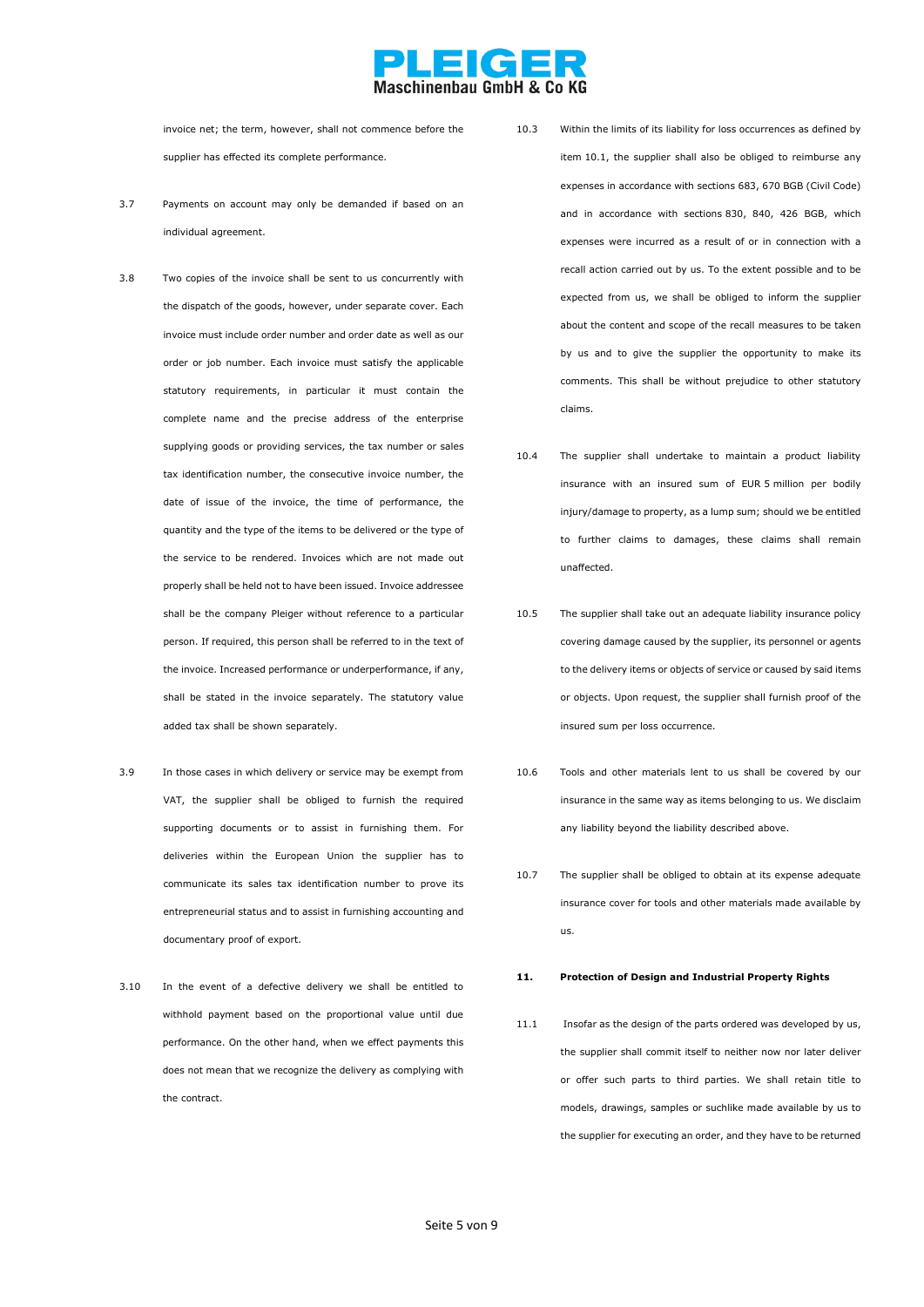

3.11 Without prior written consent - which must not be unreasonably withheld - the supplier shall not be entitled to assign its receivables from us or have them collected by third parties.

#### **4. Delivery Time and Delay in Delivery**

- 4.1 The delivery times specified by us shall be binding and shall be considered fixed dates. A delivery period, if any, shall commence at the point in time we send out the order. Receipt of the goods at the receiving point or point of use specified by us shall be decisive for compliance with the delivery date or the delivery period.
- 4.2 When the supplier realizes that for any reasons an agreed delivery time cannot be complied with, the supplier has to notify us in writing of this situation stating the reasons and the expected duration of the delay.
- 4.3 In the event of a delay in delivery we shall be entitled to demand for each started week of delay a contractual penalty amounting to 1 % of the order value, however, up to a maximum of 10 %. We reserve the right to assert further legal claims. Payment of an invoice by us without reservation shall not be construed as a waiver of a contractual penalty or claims for damages based on a delay in delivery.
- 4.4 Should the agreed delivery time not be complied with, we shall be entitled, upon expiry of a reasonable period of grace granted by us, to withdraw from the contract without prejudice to any further legal claims. Should the supplier be responsible for the delay, we shall be entitled, at our discretion, to claim damages incurred by us as a result of the delay or, after expiry of the above-mentioned period, to claim damages instead of performance or reimbursement of expenses incurred in vain.
- 4.5 Force majeure, industrial disputes or other events beyond the control of and not foreseeable by the supplier shall release the supplier from its obligations to perform only for the duration of the disturbance and within the scope of its effect. To the extent to which this can be reasonably expected, the supplier shall be

to us - of which we have to be notified - after the order has been executed.

- 11.2 The supplier shall be liable vis-à-vis us to the effect that no third party's rights are infringed in connection with its delivery, and the supplier is aware of the fact that we sell the final products on a world-wide basis.
- 11.3 Should a third party assert claims against us because of this situation, the supplier shall be obliged to indemnify us against these claims at our first written request. Without the consent of the supplier, we shall not be entitled to enter into any agreements with such third party, in particular to effect a compromise.
- 11.4 The obligation of the supplier to indemnify us shall apply to all expenses incurred by us from necessity in connection with the assertion of claims against us by a third party.
- **12. Reservation of Title and Provision of Materials**
- 12.1 We shall not recognize any extended or expanded reservation of title by the supplier with regard to the goods delivered to us.
- 12.2 We shall retain title to materials or parts provided by us. They may only be used in the context of our order. Processing of the materials and assembly of the parts by the supplier shall take place on our behalf. Should our materials and parts be connected, mixed or processed with other items which are not our property, we shall acquire co-ownership of the new object in the proportion of the value of our materials and parts to the value of the other items processed at the time when the connection, mixing or processing takes place. Should the supplier's object be deemed to be the main object, it shall be considered agreed that the supplier transfers to us proportional co-ownership. The supplier shall keep in safe custody our sole property and our co-property for us free of charge.

Materials provided must be kept separately and marked as property. They may only be used in line with the agreement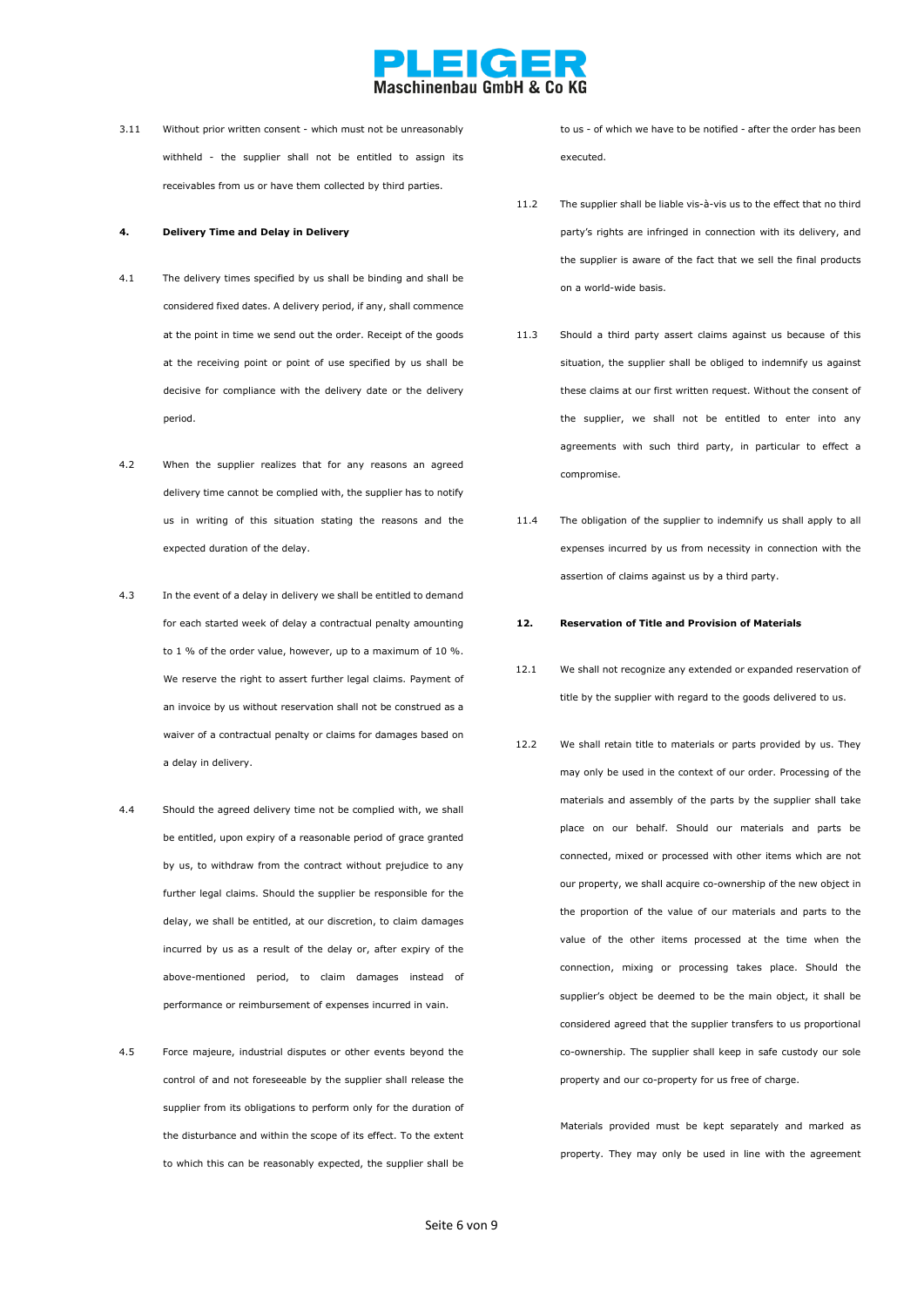

obliged to immediately communicate the required information and to adapt its obligations to the changed circumstances in good faith. We shall be released in whole or in part from the obligation to accept the delivery/service ordered and shall be entitled to withdraw from the contract in this respect, should the delivery/service, as a result of the delay caused by such circumstances, no longer be utilizable for us from an economic point of view. In the cases referred to above we shall be entitled to cancel the order in any case if the delay in delivery continues for more than two months. The supplier shall not be entitled to any claims against us if we cancel the order.

4.6 If the goods are delivered earlier than agreed, we reserve the right to return the goods at the expense of the supplier. Provided goods delivered early are not returned, the goods shall be stored by us for the account and risk of the supplier up to the delivery time agreed.

#### 5. **Shipment**

- 5.1 In the absence of forwarding instructions specified by us, the supplier has to choose the most favourable and most suitable transport option for us.
- 5.2 The supplier shall submit, in good time and separately from goods and invoices, an advice of dispatch for each individual consignment.
- 5.3 For sea or air transport, the shipping documents and invoices must show the name of the shipping company/airline and the name of the ship/the flight number.
- 5.4 If a plant or a device is to be dismantled and delivered not in one but in several parts, all parts must be marked and be listed and described in the delivery note in line with this marking.
- 5.5 Tools and set-up equipment must not be shipped together with delivery items.

made. The supplier shall be obliged to obtain at its expense adequate insurance cover for them.

#### **13. Secrecy**

- 13.1 Even after the business relationship has been terminated, the supplier shall be obliged to treat confidentially all information obtained in the context of the business relationship and not to disclose in whole or in part such information to third parties. Without our consent, the supplier shall likewise not use for its own business the information obtained. The obligation to observe secrecy shall not apply to information of which it can be proven that it is common knowledge, that the supplier already knew about it before it had been made available to it by us, or to information the supplier had learned from third parties without infringement of an obligation to observe secrecy incumbent on the third party.
- 13.2 Should the supplier learn about protectable inventions made by our company, all rights arising from these inventions, in particular the right to apply for proprietary rights, shall belong to us. The supplier shall at no point in time disclose its knowledge about the inventions and point out this knowledge to us as prejudicial to novelty, neither on submitting applications for proprietary rights nor otherwise.

#### **14. General provisions**

- 14.1 Without our prior consent, the supplier shall not be entitled to pass on the order to third parties. On request, we shall be told the name of subcontractors.
- 14.2 The supplier shall only be entitled to effect a set-off against counter-claims if they are undisputed or have become res judicata; the supplier shall notify us of its intention to effect a set-off at the latest 1 month before the counter-claim becomes due.
- 14.3 We shall be entitled to effect set-off against claims due and not due and even future claims against the supplier to which we or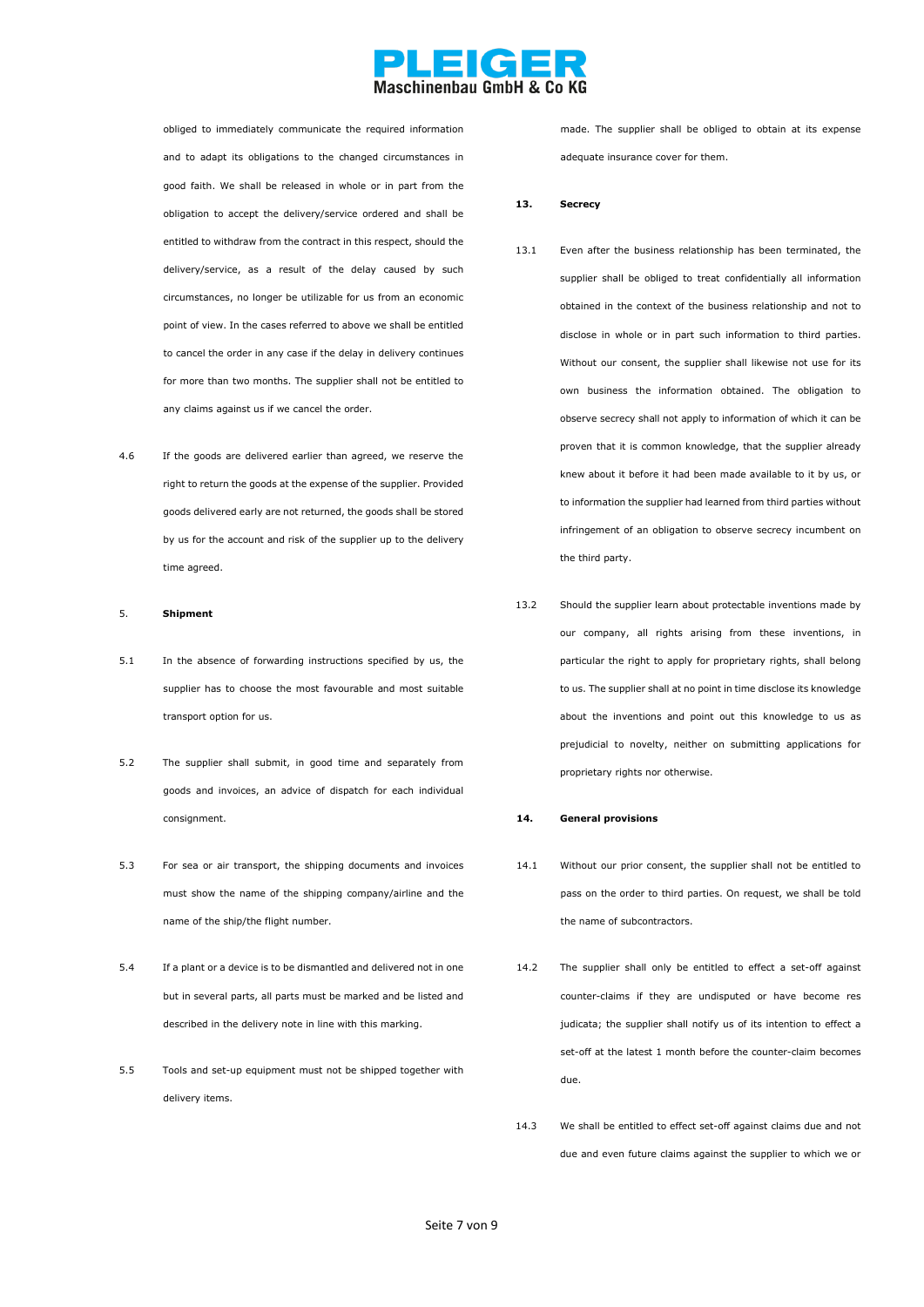# **DECER**<br>Maschinenbau GmbH & Co KG

| 5.6  | On demand wooden packaging must be handled and labelled in                                                                              |      | our affiliated companies are entitled. The following companies   |
|------|-----------------------------------------------------------------------------------------------------------------------------------------|------|------------------------------------------------------------------|
|      | accordance with the IPPC terms.                                                                                                         |      | are affiliated companies:                                        |
| 5.7  | Our order reference numbers, item numbers and information                                                                               |      | Paul Pleiger Maschinenfabrik GmbH & Co. KG, Witten               |
|      | about the point of discharge must be included in all letters,<br>advices of dispatch, consignment notes, invoices, etc.                 |      | Pleiger Maschinenbau GmbH & Co. KG, Witten                       |
| 5.8  | All consignments which we cannot accept because said                                                                                    |      | Pleiger Kunststoff GmbH & Co. KG, Witten                         |
|      | forwarding instructions have not been complied with shall be                                                                            |      | Pleiger Thermoplast GmbH & Co. KG, Schwentinental                |
|      | stored for the account and risk of the supplier. We shall be<br>entitled to determine the content and the state of such                 |      | Pleiger Elektronik GmbH & Co. KG, Witten                         |
|      | consignments.                                                                                                                           |      | Pleiger Laseroptik GmbH & Co. KG, Witten                         |
| 5.9  | The supplier shall be liable for all costs and detrimental<br>consequences incurred by us due to non-compliance with said               |      | Pleiger Industrietechnik GmbH & Co. KG, Sprockhövel              |
|      | forwarding instructions. The supplier shall also be liable for                                                                          |      | Pleiger Datenservice GmbH & Co. KG, Witten                       |
|      | compliance with said forwarding<br>instructions<br>its<br>by<br>subcontractors.                                                         |      | Wohnstätten Pleiger GmbH & Co. KG, Witten                        |
| 5.10 | In all other respects, the supplier shall be liable in line with the                                                                    |      | Pleiger Wohnungsbau GmbH & Co. KG, Witten                        |
|      | statutory provisions.                                                                                                                   |      | Pleiger Einkaufscenter GmbH & Co. KG, Witten                     |
| 6.   | Delivery, Passing of the Risk and Packaging                                                                                             |      | Kraft Immobilien GmbH & Co. KG, Witten                           |
| 6.1  | We shall accept partial deliveries only by express agreement. In<br>the event of agreed partial deliveries, the residual quantity is to |      | Pleiger Berufsausbildungsgesellschaft bR, Witten                 |
|      | be specified.                                                                                                                           |      | Pleiger Plastics Company, Washington / USA                       |
|      | We shall not be obliged to accept delivery of quantities which<br>are larger or smaller than the quantities agreed (excess delivery     |      | Pleiger Technology, L.P., Washington / USA                       |
|      | or short delivery). The fact that we accepted the goods does not                                                                        |      | Pleiger Electronic Control Systems (Shanghai) Co., Ltd.          |
|      | mean that we are in agreement with the deviating supply                                                                                 |      | / PR China                                                       |
|      | quantity.                                                                                                                               |      | Pleiger Far East LLC, Busan / Republic of Korea                  |
| 6.2  | One copy of a delivery note must be enclosed with the goods,                                                                            | 14.4 | Unless the supplier has obtained our express written consent, it |
|      | which note, in addition to a detailed designation of the scope of<br>delivery as per item, type and quantity etc., shall contain our    |      | shall not be allowed to refer to the business connection with us |
|      |                                                                                                                                         |      | in advertising and information material.                         |

detailed order information. Should the supplier fail to provide such information, delays in processing the delivery shall be unavoidable, for which delays we cannot be held responsible.